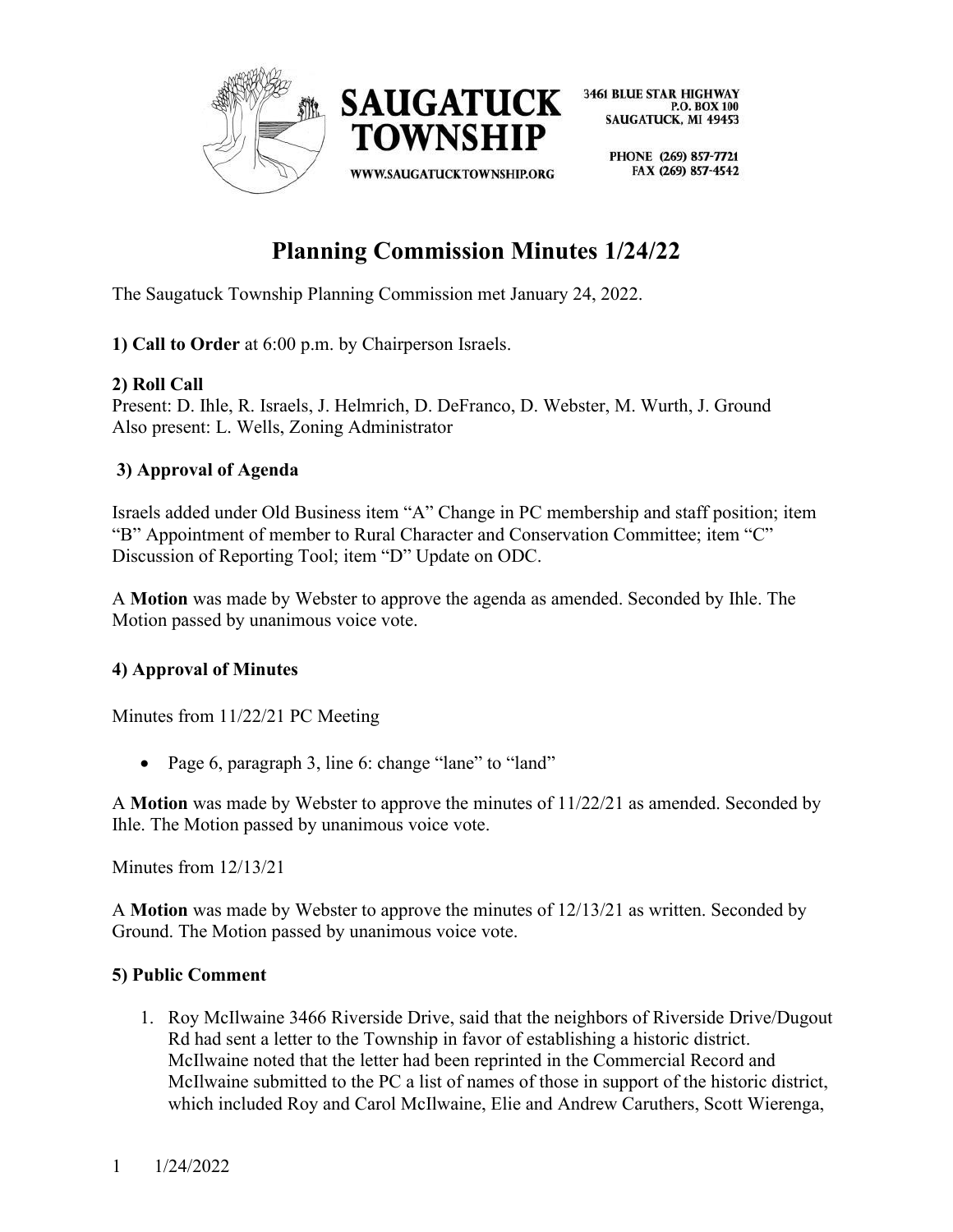



> PHONE (269) 857-7721 FAX (269) 857-4542

Marcia Sikora, Sue and Mike Haas, Cindy Stearns, John Williams, Nick Wallace, Kathi Bely-Wallace, Diane Bily, Michael Bily. McIlwaine said he was interested in preserving the historic nature of the site, and urged the PC to consider the measure and take the next step. McIlwaine said that the City of Saugatuck had nothing comparable to an overlay district and that the PC should consider asking the City to join the Township in creating an overlay district along their river frontage.

- 2. Maria Mendoza, 2262 54th St Fennville, identified herself as the applicant for item A under new business. Mendoza handed PC members a document with answers to questions posed by Zoning Administer Wells with respect to the applicant's SAU application for adult use marijuana retailer.
- 3. Scott Wierenga, 6618 Dugout Rd, read the following letter: "Thank you for the opportunity to say a few words. As a relative newcomer to the Saugatuck area I want to remind you of what you have here. I don't imply that you don't know but sometimes it is good to see something through fresh eyes. You have a quaint, fun, 'old fashioned,' history rich, small town on the water with a welcoming and warm population; absolutely stunning natural areas–from the Kalamazoo River to Lake Michigan and from the beaches and dunes to the acres of beautiful woods. It is incredibly attractive, and it is no wonder that so many people want a piece of it. Your responsibility as a planning commission and as a Township Board, along with the Boards of the cities of Saugatuck and Douglas, is to balance the tension between old and new, keeping things the same and managing change. There do need to be improvements. Things like the bike trail, the nature trails Jon Vanderbeek is working on, Blue Star Highway safety improvements, internet infrastructure, other road improvements and affordable housing to name a few. However, too much development, or 'the wrong kind' and you run the risk of killing what we have here in Saugatuck and you just become another Holland or Grand Haven. Not that those places are bad, they just aren't Saugatuck. Figuring out what is 'the wrong kind' of development isn't always easy. I do believe there are some things you can have in place that will help you make decisions that will protect the things almost everyone here values. Expanding the Natural River Overlay District seems to me to be a very easy and powerful way to protect the natural features of the area that we all value. I encourage you work with the Township Board and pass a resolution creating the Overlay District. I also encourage you to reach out to the City of Saugatuck to partner with you in doing this as they also have many feet of frontage that would qualify for this designation and protection. I also encourage you to continue evaluating the creation of a Historic District in the Township. Thank you for your time tonight and the work you do on behalf of everyone in the Township."

#### **Public Comment Closed**

#### **6) New Business**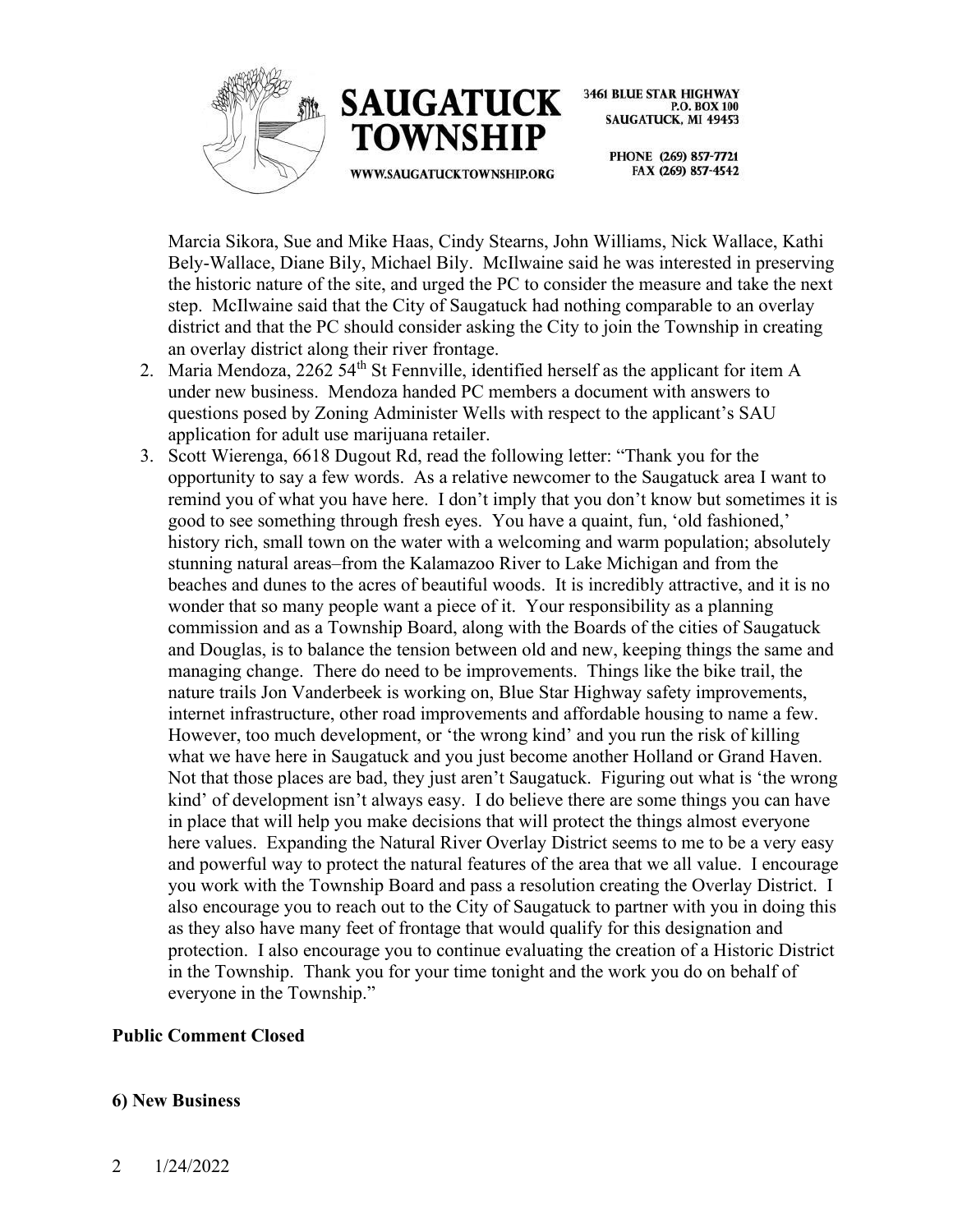

> PHONE (269) 857-7721 FAX (269) 857-4542

## **A. Public Hearing, Special Land Use, adult marijuana retailer in C-3 district, on parcel: 020-038-10. Applicant is Maria Mendoza, Be Positive, Best Buds**

Wells reviewed SAU application for marijuana provision center west of Just Barns Drive along Blue Star Highway. Wells noted that there is a 20 foot easement on the north side for the property to the west, and that the applicant will make adjustments to the site plan to accommodate the easement.

Maria Mendoza, 2262 54<sup>th</sup> St Fennville, identified herself as the applicant and distributed an updated site plan to commissioners. Mendoza explained that they will use cat litter to dispose of marijuana.

Mark Zeitlow identified himself as helping the applicant with their business. Zeitlow said that the applicant wanted to support the Saugatuck community, help grow the marijuana retail business in Michigan, and that the applicant had been prequalified by the state for this business.

Public Hearing Opened

No public comment

## **Public Hearing Closed**

Wurth said that the application appeared well prepared and saw no reason why the SAU should not be approved.

Webster looked at the application through the lens of both the master plan and the C-3 district zoning, and believed that with respect to those perspectives the proposed project was an appropriate use for that site. Webster noted that the planning commission was looking at approval of a SAU, not a site plan. Although site plan was not under review, Helmrich noted a drive-through window on the site plan distributed by the applicant which would not be permitted without a modified SAU.

DeFranco thanked the applicant for choosing Saugatuck Township to open their business.

Israels thanked the applicant for their proposal. Clarified that when the Township voted to allow marijuana businesses it was an "all or nothing" decision and there is no way to regulate the number of marijuana retail businesses that open beyond the need for those businesses to be located in the C-3 district.

Webster questioned whether all the conditions identified by Wells needed to be included in a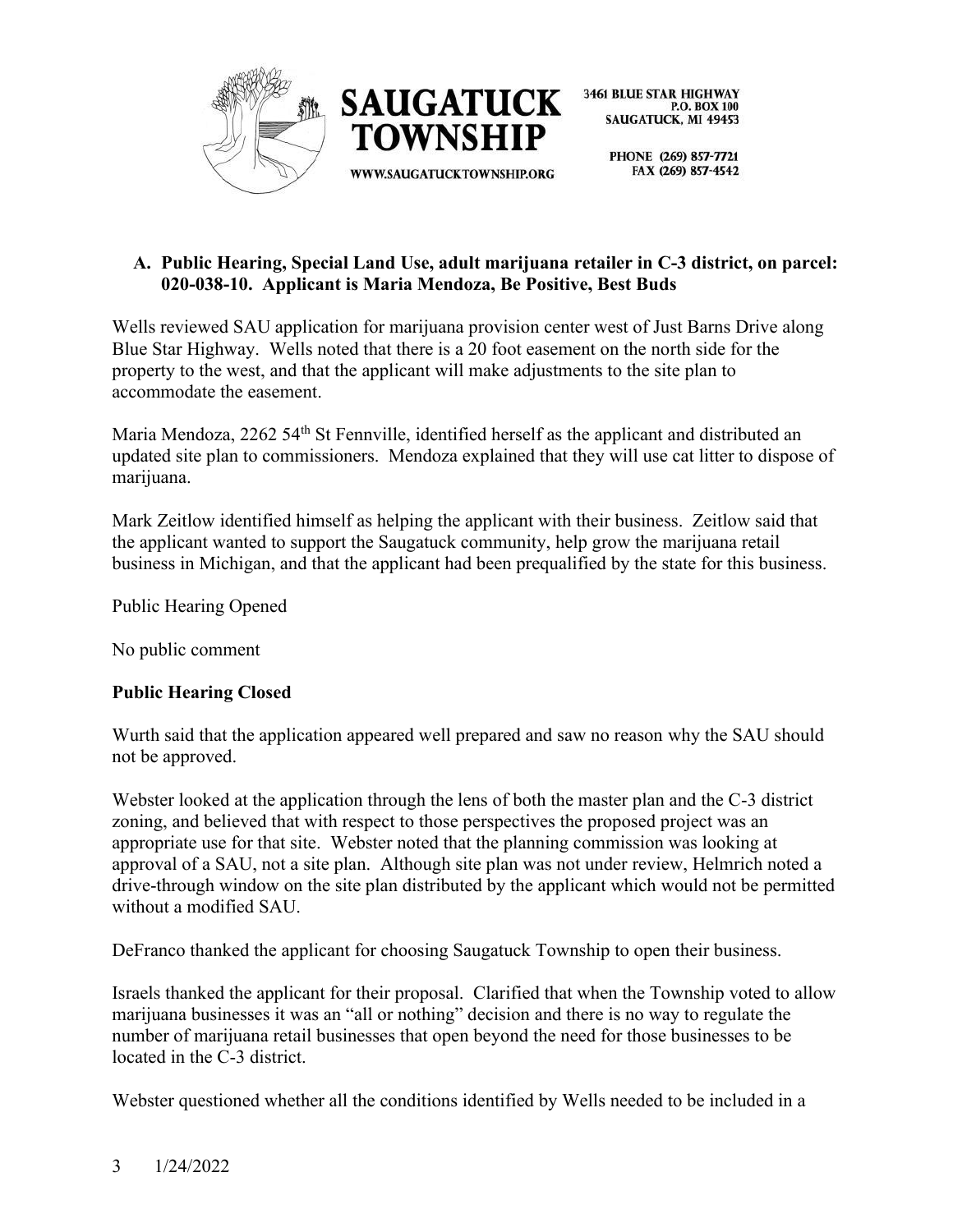



> PHONE (269) 857-7721 FAX (269) 857-4542

motion given that some of those conditions concerned the site plan, not the SAU. Israels noted that spelling out and including those conditions in a motion was helpful to the applicant in identifying what still needs to be done. DeFranco agreed. Wells noted it was also helpful to the Building Inspector and staff. Commissioners thought the exercise of distinguishing between SAU related and site plan review related conditions was helpful, but decided that all conditions identified by Wells should remain in an approval of the SAU. Israels reiterated that more conditions may come at a later time.

A **Motion** was made by Wurth to approve the applicant's SAU application with the following conditions identified by Wells in her staff report: (1) A detailed site plan shall be submitted as a condition of special approval use. A special approval use shall expire within 12 months if a detailed site plan has not been approved and the conditions herein have not been met. The detailed site plan shall include all utility, grading, drainage and access information as well as building renderings, a lighting plan and a landscape plan, (2) Windows and doors shall remain closed except for ingress and egress, (3) Negative interior air pressure shall be maintained at all times, (4) The applicant shall prepare written statement related to hours of deliveries, (5) All setbacks shall be met and easements shall be shown in a detailed site plan submittal, (6) The applicant shall provide the Township with a boundary survey that indicates title commitments and all easements identified, (7) Driveways shall be reviewed and approved by the Michigan Department of Transportation and/or the County Roads Commission. A letter shall be provided with the application for detailed site plan, (8) All lighting fixtures shall be downward facing and dark sky compliant. The lighting plan shall be provided, (9) The applicant shall provide in writing a description and plan for storage and disposal for marijuana, (10) A security plan has not been provided. A security plan shall be provided that indicates that marijuana will not be stored overnight in an outdoor waste bin, (11) A condition has been added that signage shall conform to the zoning ordinance, (12) The applicant shall adhere to all requirements and standards of applicable local, state and federal laws, including Ordinance 40-746 at all times, (13) The building shall be designated to meet the architectural standards of Section 40-622 of the Zoning Ordinance, including materials, roof line, transparency, etc. Rooftop mechanicals shall be screened from view, (14) There shall be no drive through operations unless a special approval use is amended, (15) All conditions as set forth by the Fire District, (16) All conditions of the Township Engineer, (17) All conditions of the utility district, Allegan County Road Commission, and other applicable review agencies, (18) All conditions shall be met by all reviewing parties, and all fees paid prior to issuance of building permit. It shall be the responsibility of the applicant to seek reviews and approvals from reviewing parties and furnish confirmation to the building department prior to issuance of building permit. Seconded by Ground. Motion passed. **Yeas**: Ihle, Helmrich, Ground, Webster, Wurth, Israels. **Abstain**: DeFranco

## **B. Site Plan Review, six commercial warehouse buildings, located at 3500 Commercial Boulevard in the C-1 district, on parcel: 20-003-049-01. The applicant is Scott Bosgraaf, North Shore of Saugatuck**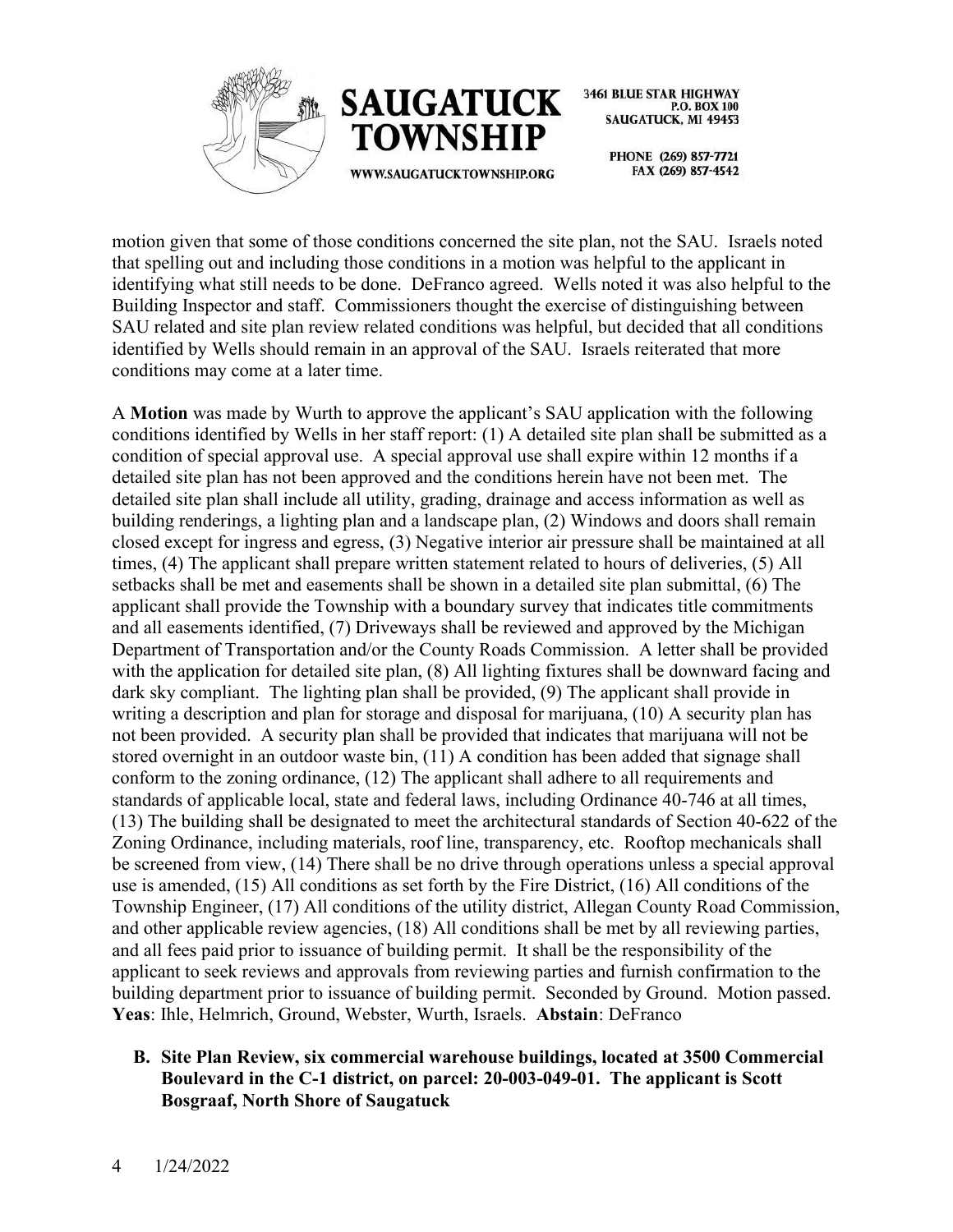



> PHONE (269) 857-7721 FAX (269) 857-4542

Wells reviewed staff report of site plan review for wholesale sales and services, phase 3, noting that this is an existing site plan for a quasi-industrial development. Wells explained that the some of the proposed site plan includes development in the critical dune area. Wells contacted EGLE and inquired about the approval process. EGLE said that there was no best practice, but that EGLE would not feel pressure to approve the project if the Township approved it, that they would determine approval with respect to their own standards. Wells said that EGLE's biggest concern was whether there were hills involved and it was more likely they would approve the project if the land was flat. Wells noted that on the site plan the tree buffer identified was not on the property in question and may not be owned by the applicant. Wells worried whether those buffers would be preserved in perpetuity. Wells noted the need to address waste removal, as an adequate waste removal plan was not part of the site plan, and wondered what the vision for waste removal was now that condos in the development had sold. While not currently included, Wells explained that if utilities become necessary, water and septic will be added. Wells noted that restrooms are not included in the site plan, but it is now known that restrooms, kitchens and lofts that could be used for sleeping have all been added to units in the development. Recommended commissioners have a discussion about the uses of these condos, because it seems that the building uses are morphing especially when they change ownership and are customized. While this is a property right, Wells felt that use should be spelled out more because of safety concerns, for instance, if hazardous materials are being stored in one building with a shared wall that is not fire rated for residential use, it could pose a clear danger to a neighbor who is using their unit in residential-related ways. Wells reiterated that residential or dwelling is not permitted in C-1. Wells said she included additional conditions for master-deeds and by-laws from the previous two phases of the project for Township records. Wells noted that the Township does have a site condominium ordinance, but that it is usually invoked at the time of site plan review; if it's not presently being proposed the Township does not review a project with respect to the site condominium ordinance. Wells noted that with what is being proposed, the condo process can happen outside of site plan review. Wells noted that the Planning Commission had received new correspondence from Fire District Chief Janik. The correspondence from Chief Janik concerned hazardous material being stored in the building, uses that might be residential, buildings lack fire suppression sprinkler systems, and that complaints have been received about people sleeping in the units.

Bosgraaf identified himself as the applicant and said that he had not seen the new correspondence from Chief Janik, but assured commissioners that there are no residential uses occurring and no sleeping in the units.

Wurth asked if it was reasonable to assume that the buildings would be used for storage of boats, cars, RVs. Bosgraaf said that he has a boat in his unit on occasion and sometimes parks his car there. Wurth noted that boat owners tend to work on their boats in the winter and that it could involve hazardous materials, which was concerning. Bosgraaf noted that the building on the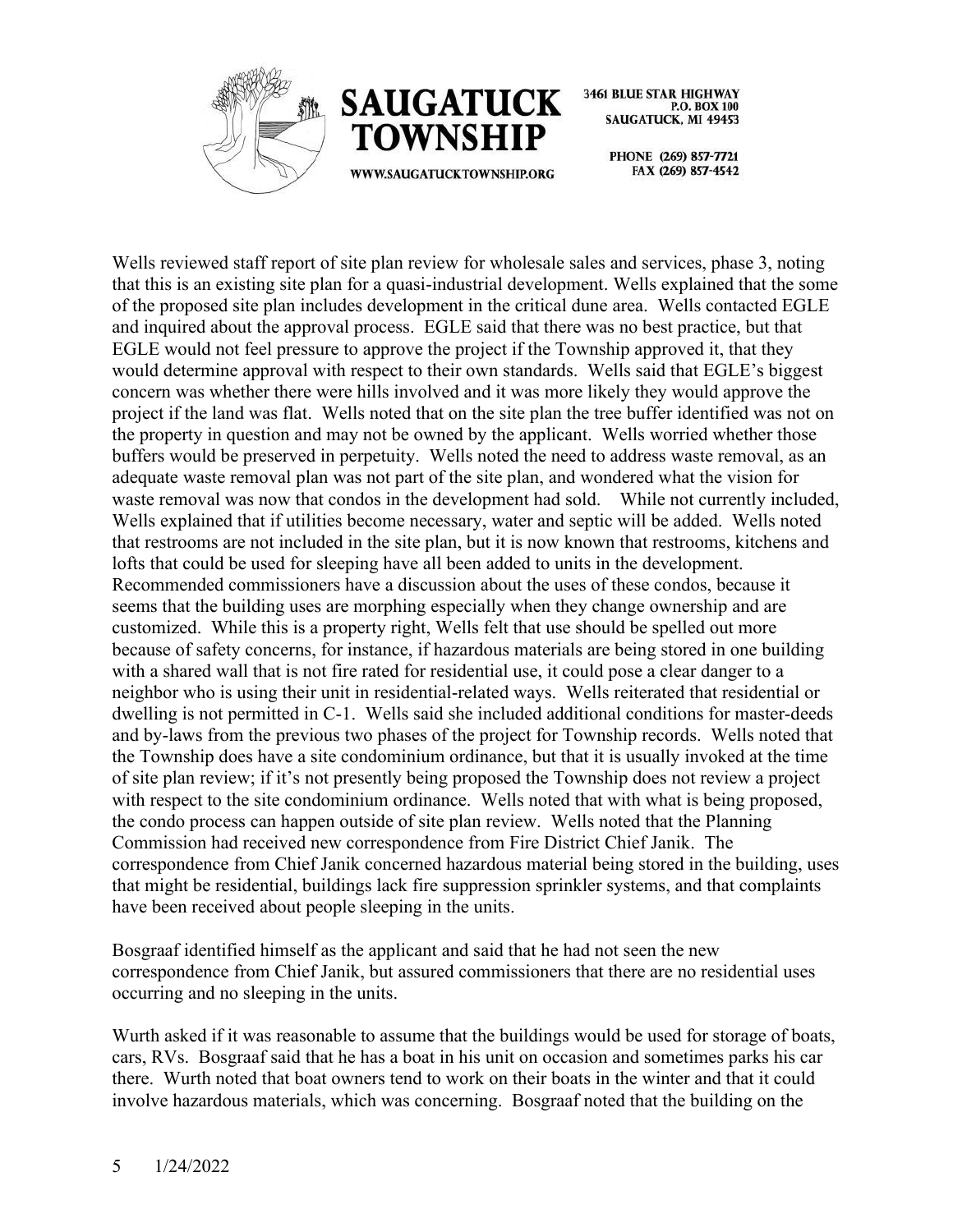



> PHONE (269) 857-7721 FAX (269) 857-4542

corner of Commercial Blvd was being used to market used cars; the floor material in the units is a highly-polished concrete that does not lend itself to heavy work and Bosgraaf did not recollect hazardous materials being used. Wurth wondered if applicant had enough experience knowing how people use the units to determine whether hazardous materials could be used. Bosgraaf said it was difficult to know how people would use the units in the future.

Webster noted the memo from the Township Engineer, who stated that the ownership structure of the condos was not clear, the site plan was insufficiently detailed, and thinks that the owner should secure a permit from EGLE first. Webster was concerned that condos could be used as "man caves," and thus involve sleeping and other residentially related uses. Bosgraaf asked to review the Engineer's letter and said that ownership was North Shore, not condos.

Israels asked Bosgraaf if his personal unit in the development had water service. Bosgraaf confirmed. Israels asked if Bosgraaf's unit had septic service. Bosgraaf confirmed. Bosgraaf said that phase 1 and 2 of the development had been approved without water service and that if water and septic was required at a later time he would install such systems. Israels said that water access was important for fire suppression and buildings with no water access would be dangerous. Israels said that the Township should have EGLE issue permits before Township gave any approvals, and that having EGLE permits prior to site plan review or SAU should be a general policy of the Township.

Helmrich asked how many units were in phases 1 and 2. Bosgraaf said that phase 1 had 8 units and phase 2 had 22 units. Helmrich asked how many units were now under different ownership. Bosgraaf said that 28 of the units were under different ownership. Helmrich noted that the overwhelming trend was for ownership to transfer from North Shore to private ownership. Bosgraaf said it was challenging to get state and federal permits prior to seeking approval from the Township, and it would be unfortunate for a developed to spend years securing an EGLE permit only to be turned down by the Township. Ihle asked Bosgraaf to clarify one of the stated proposed uses of the property because it was not legible on the application. Bosgraaf said the use was "warehouse." Helmrich thought Bosgraaf needed time to read the correspondence from Chief Janik. Ihle said that Janik was coming from the point of view of how to address barns in general. Ihle recommended annual inspections. Wurth raised the possibility of Bosgraaf creating by-laws for control uses and inquired with Bosgraaf about his plan for selling units. Bosgraaf said he was not a residential developer.

Israels asked Bosgraaf if some of the spaces are used as offices. Bosgraaf confirmed. Israels asked if some of the spaces include kitchens. Bosgraaf confirmed. Wurth asked if it was logical to expect that a potential buyer could have a range of uses and needs and that when the shell of the building is constructed, is it not necessary to have an idea of whether water and sewer will be needed. Bosgraaf said the floors will be sloped, but no plumbing is planned. Israels inquired about the need for including a triple catch basin for water and oil separation. Bosgraaf said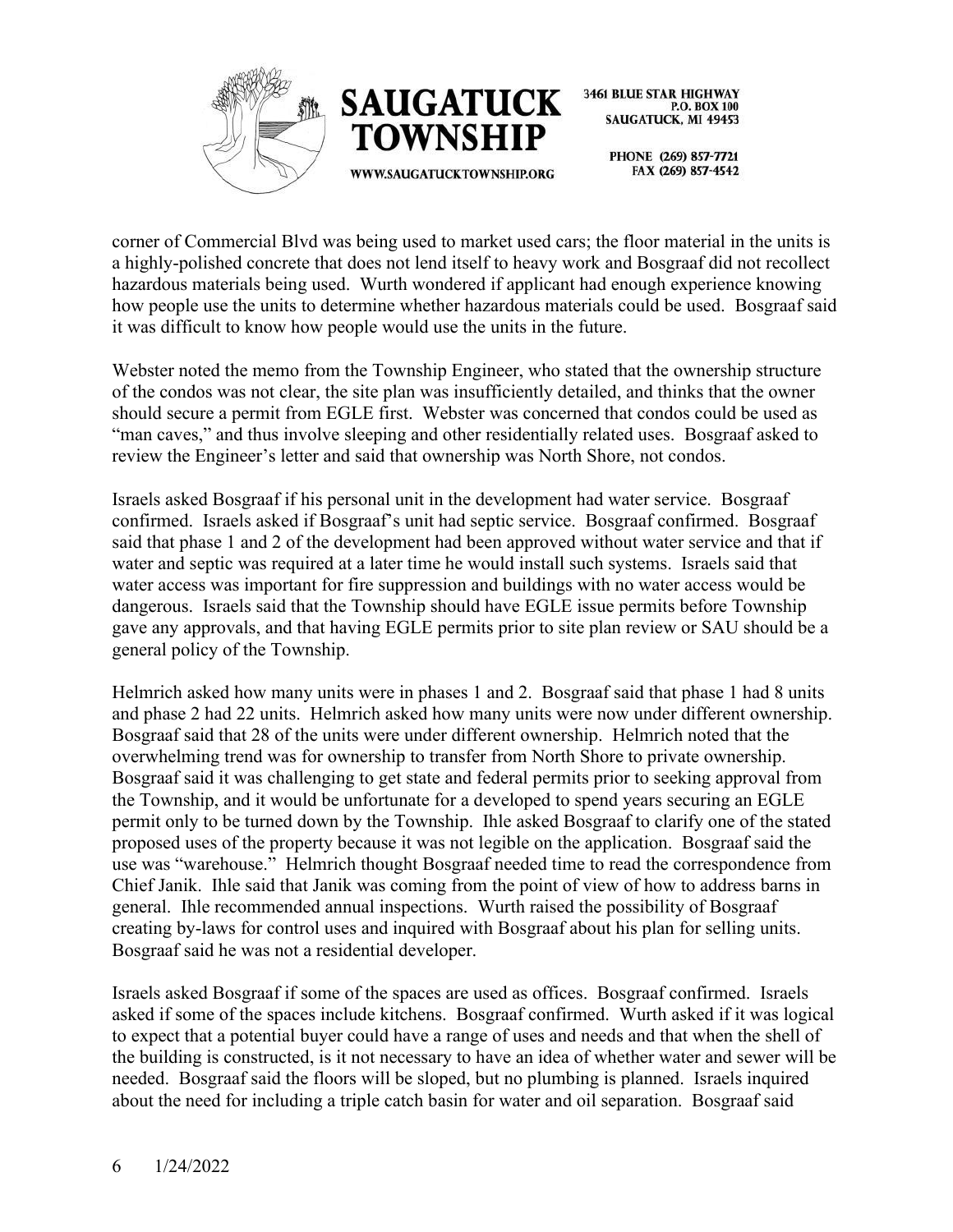



WWW.SAUGATUCKTOWNSHIP.ORG

**3461 BLUE STAR HIGHWAY** P.O. BOX 100 **SAUGATUCK, MI 49453** 

> PHONE (269) 857-7721 FAX (269) 857-4542

perhaps if the use of the space required it, but until the use is known that would be putting the "cart before the horse." Ground asked how many units have added water and sanitation. Bosgraaf said 24 out of 30 units added water and septic. DeFranco said that while it is difficult to definitely know what the future uses of the spaces would be, the Township does definitely know that the proposed project is located within the Wellhead Protection Overlay District and that it neighbors a site that has been identified as a potential municipal well site that the Township has the option to purchase. DeFranco said that while the applicant doesn't know what the future use of the space will be, the Township knows that the future use of a neighboring property will be to serve as a municipal well and that the Township has a heightened responsibility to make sure that land use in that area does not contaminate the aquifer. DeFranco also noted that the Township has a pretty good idea of what the future uses of the spaces could be given how the spaces are presently being used, and said that the Township must take the necessary precautions to protect the community's water supply. Wurth asked if those safeguards could be addressed when individual unit owners come before the planning commission for site review. DeFranco thought that safeguards to the aquifer should be secured with this phase of approval. Bosgraaf noted that the regulations of the groundwater protection overlay district would apply to all present and future unit owners or renters. Bosgraaf added that he believes the fire department does annual inspections of all buildings in C-1. Wells asked Bosgraaf if he would be willing to come in for additional site plan reviews as the building is converted to condos. Bosgraaf said he was not opposed to the idea, but it would be precarious to proceed with constructing six buildings and having to return to the Township for further approvals. Bosgraaf assumed that the individual owners would come before the planning commission for site plan review, not Bosgraaf. Bosgraaf said it was difficult for him because his development does not involve a single use; he does not know who the buyers would be and what uses they have planned for their spaces.

Ground asked if Bosgraaf knew how many units added water and septic. Bosgraaf said 24 units. Webster noted that the engineer report states that the site plan does not include the necessary level of detail and is inclined to agree with the Township engineer. Webster noted that there was no landscape plan, and stated that the planning commission lacked adequate site plans for both existing and proposed buildings in the development. Bosgraaf said that the Engineer's judgment is based on Bosgraaf adding water and sewer to the development, something which he is not presently proposing. Bosgraaf said that he could satisfy the engineer's requirements of showing proposed water lines, but he doesn't propose water lines and asked what the PC would like him to show. Webster said that in looking at phase 1 and 2, there are water lines installed, and given that the existing units have water it is likely that the proposed units will get water at some point. Webster asked Bosgraaf to tell the PC where he would put the water lines. Bosgraaf said he would consult with KLSWA and the TWP engineer if he were to show water lines, but he's not proposing it. Israels said that the PC is asking Bosgraaf to show where the water lines would be. Israels said that it sounds like the PC is not ready to approve the site plan. Bosgraaf asked PC to lay out the reasons for denying the site plan. Israels noted that the reasons pertain to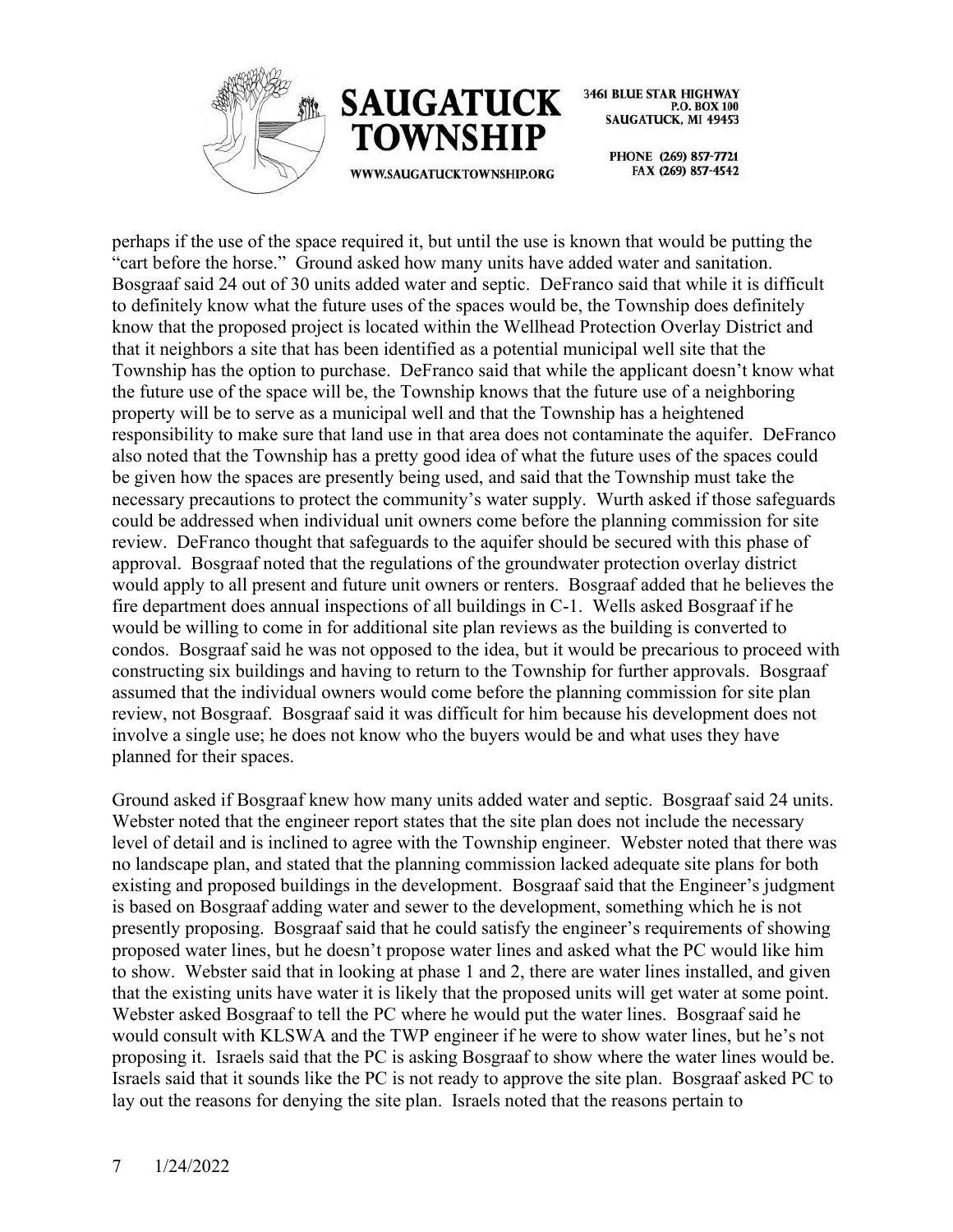



WWW.SAUGATUCKTOWNSHIP.ORG

**3461 BLUE STAR HIGHWAY** P.O. BOX 100 **SAUGATUCK, MI 49453** 

PHONE (269) 857-7721 FAX (269) 857-4542

commissioners' questions and the Engineer report. Israels also noted that the project is being proposed in a critical dune area, and that approval of the site plan is not what the Township would normally do first, that first the Township would have EGLE's findings. Bosgraaf said that if EGLE does not approve the plan, he would be back before PC with a new project. Israels said that would be fine. Webster said there was no existing topography, grading plan or appropriate setbacks. Webster clarified that she was not saying the proposal was not a good project, just that the site plan application is incomplete and does not provide sufficient information to approve the plan.

Wells recommended PC provide the applicant and staff with some direction as to what they would like to see from a new site plan application, such as requiring an EGLE permit prior to site plan review, grading and drainage plan with topography, separate landscape plan with materials and height of materials. Webster asked if Bosgraaf would like the PC to postpone a decision given the engineer's report that the site plan does not include the required level of detail. Bosgraaf preferred the PC to approve his project, but if the PC does not approve it he would like to hear the conditions for denial. Webster would like to see conditions that require that topography is in harmony with the surrounding area as well as a storm water management plan. Ground said that she reviewed the Site Plan Content Requirements, Section 40-813 in the Zoning Ordinance, and noted that requirements 6, 7, 8, 9, 10, 11, 12, 13, and 14 are not sufficiently detailed in the present site plan proposal and that they be addressed in any resubmittal by the applicant.

Israels said that Saugatuck is a small township and that we do not like to back into projects. Israels said that a goal for the future is to approach projects sensibly and to bring in land use experts on projects, and Israels was not comfortable with moving forward without input from EGLE. Israels said she feels responsible to people in the community who have invested their heart and soul into the community. Israels said she hopes Bosgraaf will work with the Township on the project, but Israels did not feel the project is not ready for approval.

Israels asked what commissioners would like to do. Webster said that from a site plan perspective, the current site plan has an insufficient level of detail. Webster suggested postponing a decision to give Bosgraaf more time to submit the necessary level of detail. Webster asked whether there was a storm-water calculation requirement of the applicant. Bosgraaf said that the Township has staff for that. Wells clarified that the applicant is responsible for providing such information and that the Township would review materials submitted. Webster asked Bosgraaf if he would prefer the PC to postpone a decision so he had time to provide additional detail or to reject the site plan application.

A **motion** was made by Webster to postpone a decision on site plan review, six commercial warehouse buildings, located at 3500 Commercial Boulevard in the C-1 district, on parcel: 20- 003-049-01 and to have the applicant meet all the requirements of site plan review, Ordinance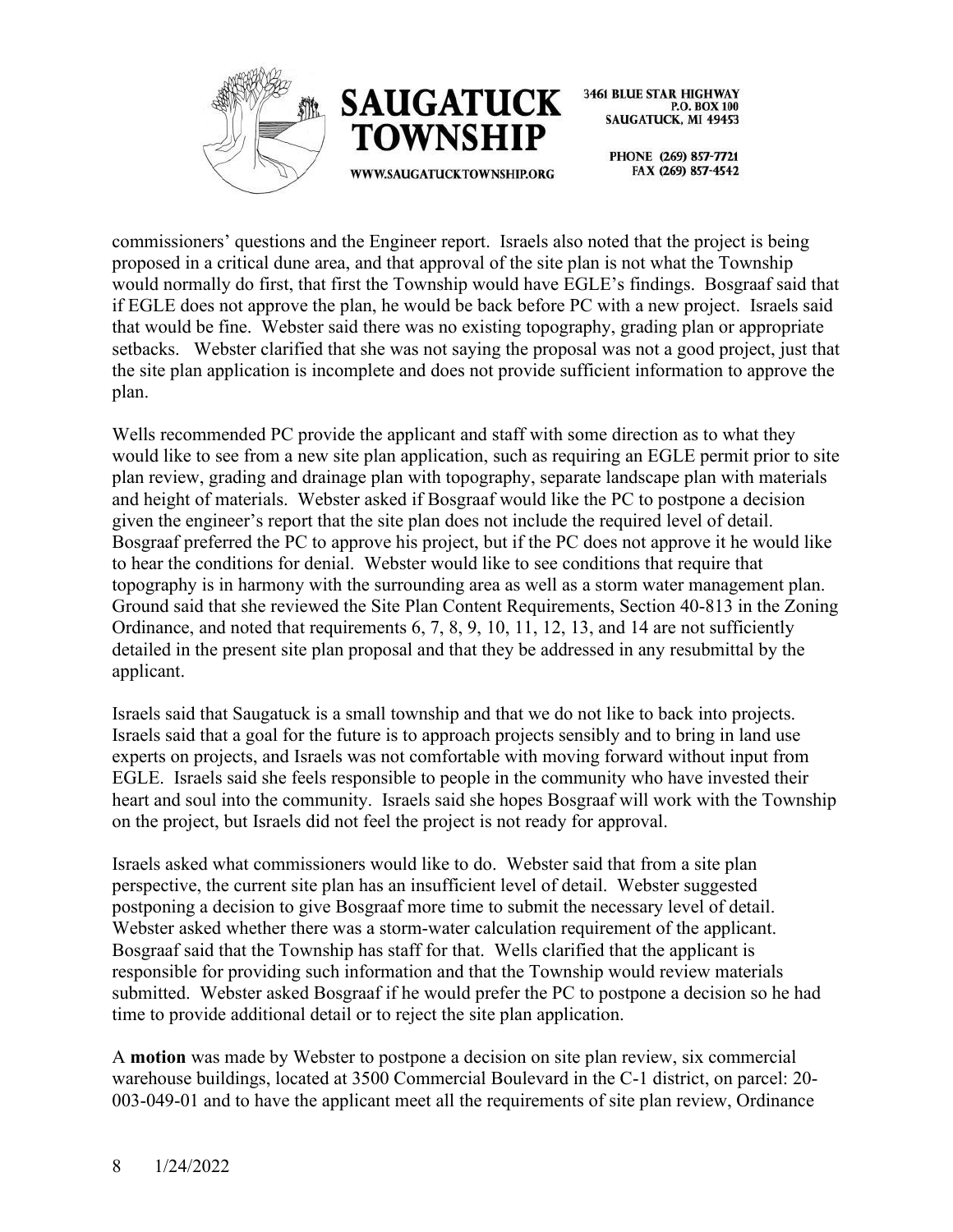

> PHONE (269) 857-7721 FAX (269) 857-4542

40-813, before returning to Planning Commission. Seconded by Ihle. Motion passed. **Yeas**: Ihle, Helmrich, Ground, Webster, Wurth, Israels. **Abstain**: DeFranco

## **C. Historic district follow up and natural river overlay discussion**

Wells discussed staff memo on the TWP's current Natural River Overlay District, Sec. 40-591. Wells noted that the boundaries of the current Natural River Overlay District mirror those of a wild/scenic river federal designation for that part of the Kalamazoo River in the Township. If the Township were to consider extending the boundaries of the natural river overlay district they should consider whether the sections of the river to be included in the new overlay district meet the criteria of wild and scenic.

Webster inquired about the origin of this agenda item. Helmrich noted that the topic of planning exploring the extension of a natural river overlay district came out of a discussion had by the Board at their January regular meeting. DeFranco explained that extending the boundaries of the existing natural river overlay district was an option explored in his report on Local Historic Districts; an extension of the existing natural river overlay district may be pursued in lieu of the creation of a Historic District ordinance. Webster requested that if items are included on the agenda that commissioners have sufficient time to review material related to those items prior to the meeting.

No action taken.

## **7) Old Business**

## **A. Change in PC membership and staff position**

Helmrich announced that DeFranco formally resigned from the Planning Commission, effective immediately, and had accepted the position of Operations Coordinator with the TWP.

## **B. Appointment of New Member to the Rural Character and Conservation Committee**

DeFranco explained that the Rural Character and Conservation Committee had approved a motion at the January meeting to endorse the appointment of Chris Clark to the Rural Character and Conservation Committee.

A **motion** was made by Webster to approve the appointment of Chris Clark to the Rural Character and Conservation Committee. Seconded by Helmrich. Motion passed by unanimous voice vote.

## **C. Discussion of Reporting Tool**

## 9 1/24/2022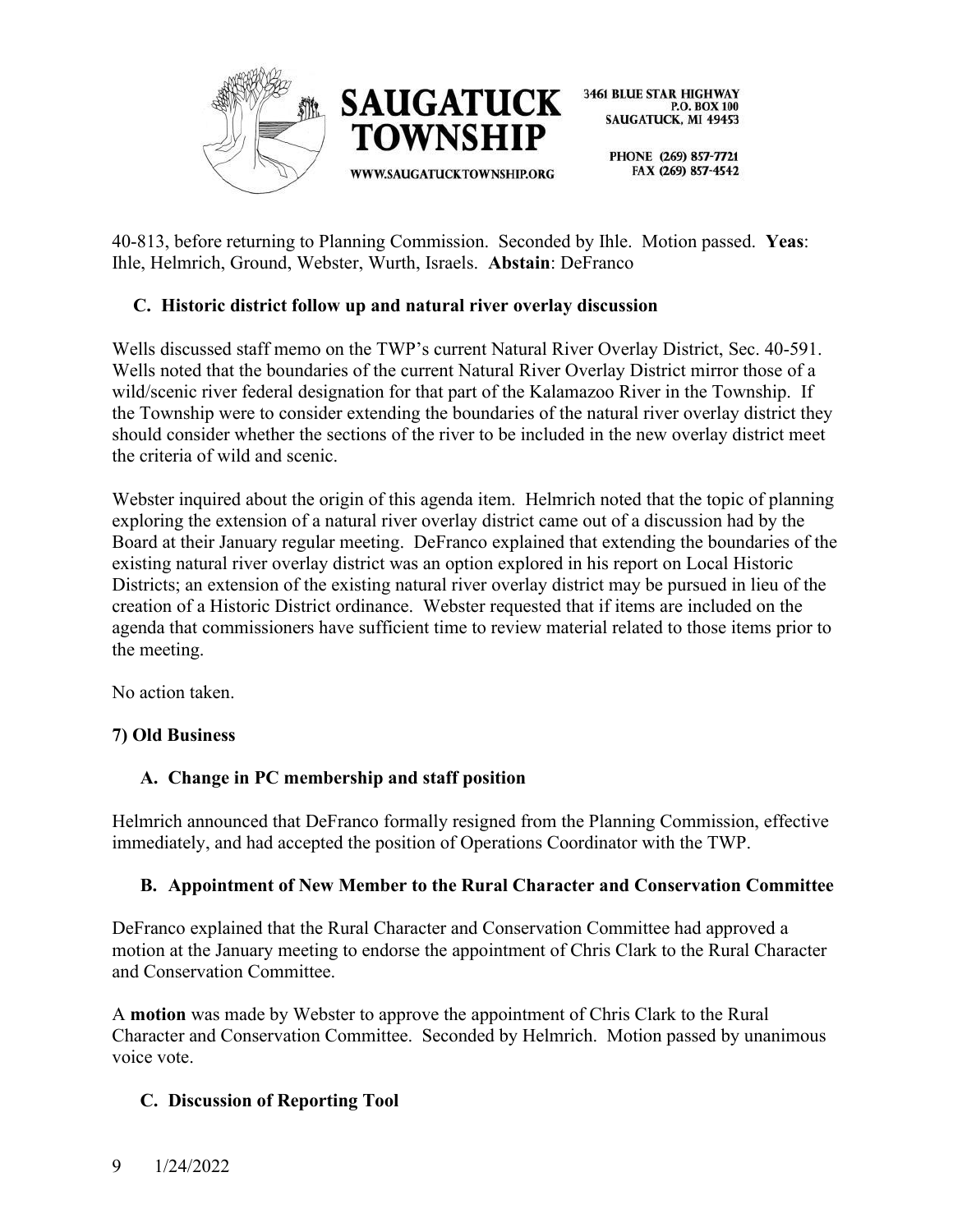

> PHONE (269) 857-7721 FAX (269) 857-4542

Israels reviewed reporting tool for the action items of the Advisory Committees.

# **D. Update on the ODC**

DeFranco explained that members of the PC and Wells had spoken with the ODC and relayed to them PC feedback from the previous meeting. The ODC had responded with two options to address concerns for the mining site on Old Allegan and 133rd. The first option was specific to the mining site itself, whereas the second option addressed general mining operations best practices.

A **motion** was made by Webster to endorse option 2 presented by the ODC. Seconded by Ihle. Motion passed by unanimous voice vote.

- **E. Township Board Update: January 12 & 14, 2022 Submitted by Board and PC Member Jon Helmrich**
- **The Township Board met on January 12 & 14, 2022:**

· Public Comment was made on a Historic District, extending the Natural River Overlay district, and from County Commissioner Kapenga, and the Ivy House owners on the pro-posed Development Agreement regarding drainage and water issues.

· Jon Vanderbeek gave an update on the trails plan and asked for support of the Bridge to the Beach plan. Outlined goals to add 1000 acres of parkland in the township.

· Voted to accept a Separation Agreement between Township and the Township Man-ager.

· Appointed Elliott Sturm to the Parks & Recreation Commission filling a vacancy.

· Accepted receipt of Historic District report from Planning Commission; requested that PC report back on the particulars of the existing Natural River Overlay and details on possi-ble extension of the Overlay to other parts of Kalamazoo River.

· Approved the two-option Development Agreement for Ivy House event center.

· Approved a revised Township logo with request for a color change.

· Acknowledged receipt of six proposals for a new website design.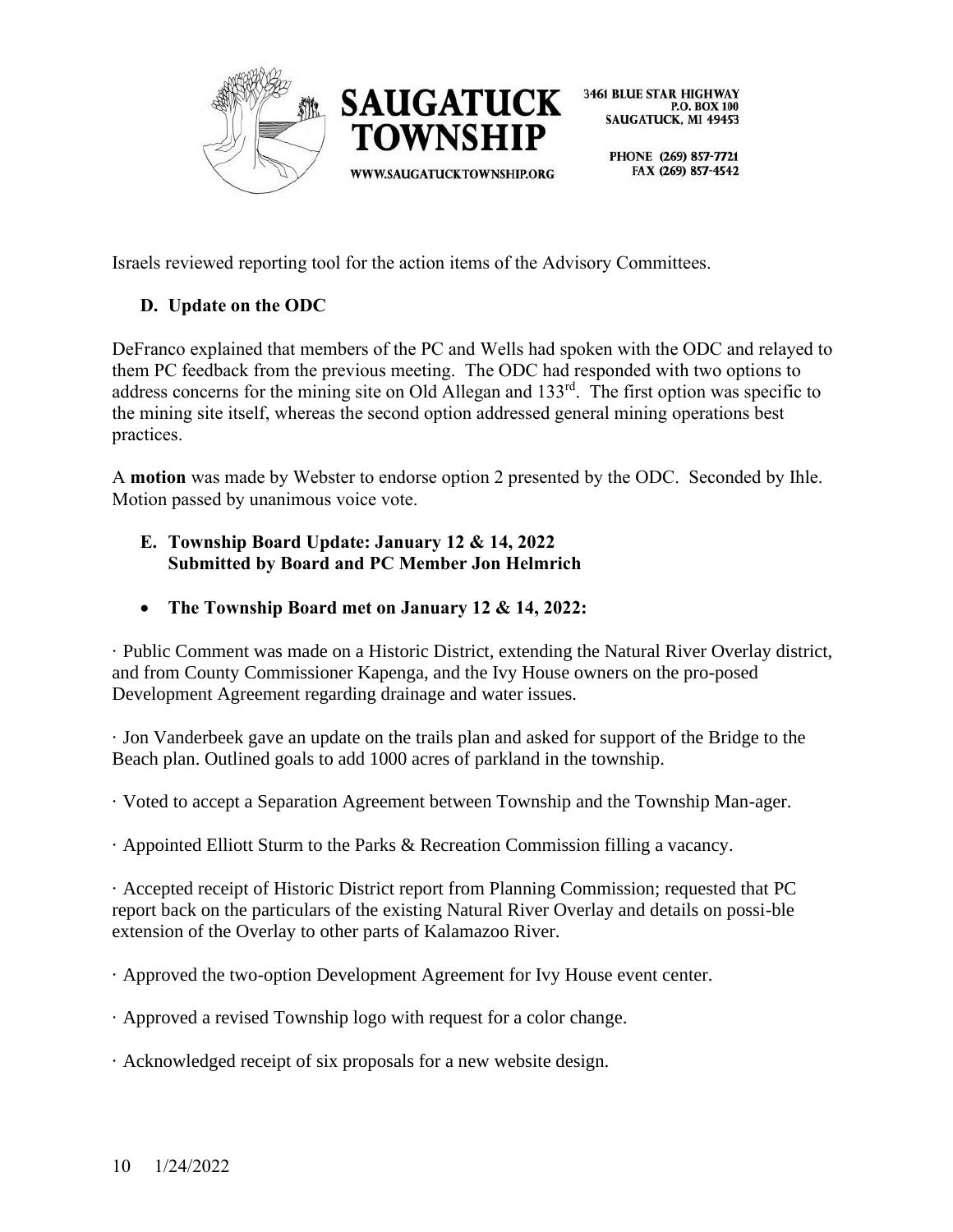



> PHONE (269) 857-7721 FAX (269) 857-4542

· Chief Janik addressed the Blue Star intersection issues with the county and the ideas for either a new traffic light or roundabout.

· Parks & Recreation Commission presented an idea for a cross county track on land near the existing Dog Park. High School coach spoke in support of this.

· New Office operating procedures due to Covid were approved.

· Acknowledged that the agreements to have a Tri-Community Recycling Committee had expired and that representatives to that committee would speak in February to its future and potential change of focus.

· Special Meeting of the Board was held on February 14 at 1:30pm.

· Board approved filling a monthly/temporary position of Office Coordinator to help with manager transition and will make an offer.

· Approved sending a letter in support of grant application for the Blue Star Bike Trail.

Next Board meeting is Wednesday, February 9, 2022 at 6:00pm

## **F. Staff Update**

• Wells noted that there was a Special Land Use application for a marijuana grow facility to be reviewed at the February meeting

## **8. Adjourn**

A **Motion** was made to adjourn the meeting at 10:00 pm by Webster. Seconded by Wurth. Motion passed by unanimous voice vote. Next P.C. meeting: Monday, February  $21<sup>st</sup>$ , 2022 at 6:00 pm.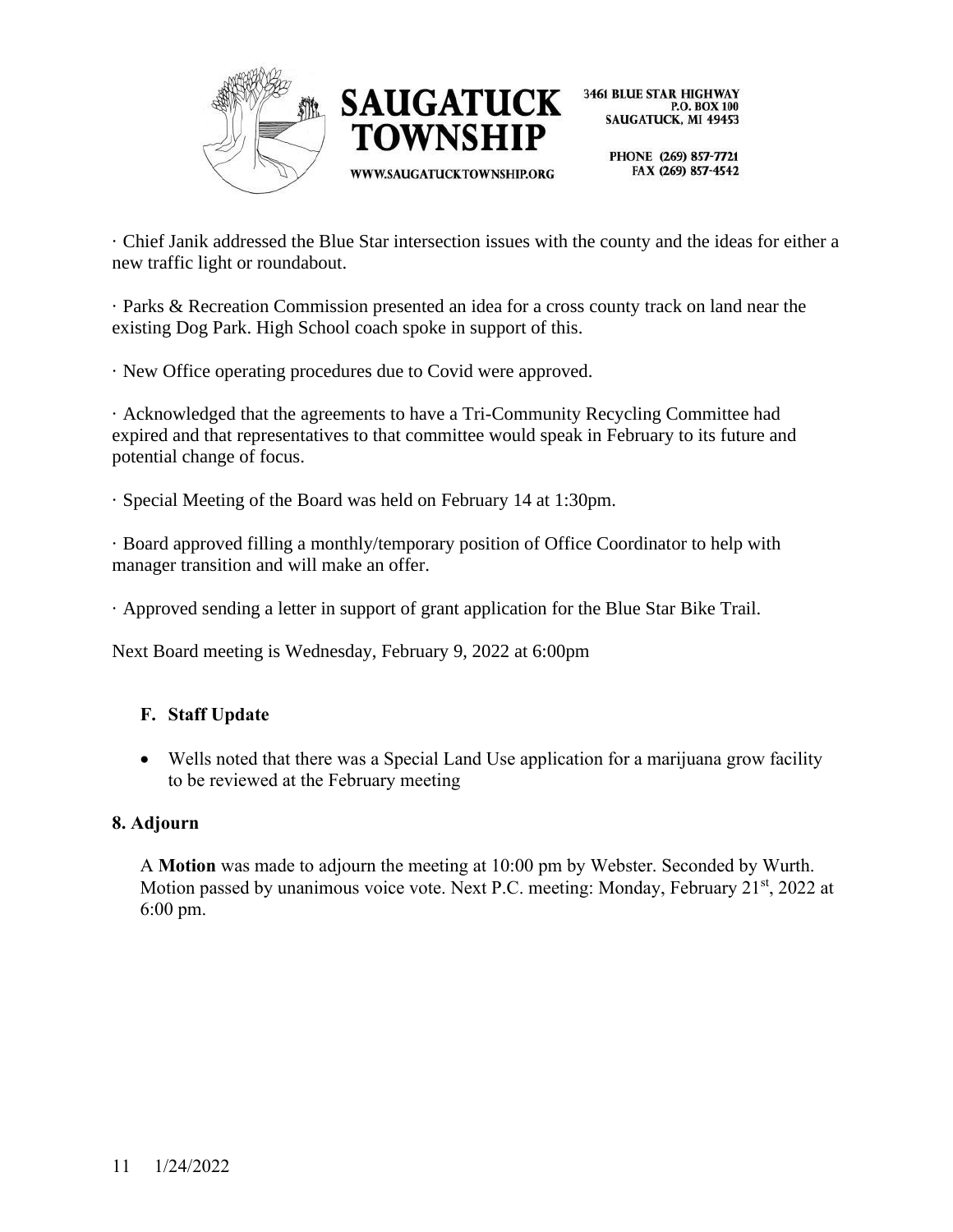



> PHONE (269) 857-7721 FAX (269) 857-4542

## **Motions**:

1. A **Motion** was made by Webster to approve the agenda as amended. Seconded by Ihle. The Motion passed by unanimous voice vote.

2. A **Motion** was made by Webster to approve the minutes of 11/22/21 as amended. Seconded by Ihle. The Motion passed by unanimous voice vote.

3. A **Motion** was made by Webster to approve the minutes of 12/13/21 as written. Seconded by Ground. The Motion passed by unanimous voice vote.

4. A **Motion** was made by Wurth to approve the applicant's SAU application with the following conditions identified by Wells in her staff report: (1) A detailed site plan shall be submitted as a condition of special approval use. A special approval use shall expire within 12 months if a detailed site plan has not been approved and the conditions herein have not been met. The detailed site plan shall include all utility, grading, drainage and access information as well as building renderings, a lighting plan and a landscape plan, (2) Windows and doors shall remain closed except for ingress and egress, (3) Negative interior air pressure shall be maintained at all times, (4) The applicant shall prepare written statement related to hours of deliveries, (5) All setbacks shall be met and easements shall be shown in a detailed site plan submittal, (6) The applicant shall provide the Township with a boundary survey that indicates title commitments and all easements identified, (7) Driveways shall be reviewed and approved by the Michigan Department of Transportation and/or the County Roads Commission. A letter shall be provided with the application for detailed site plan, (8) All lighting fixtures shall be downward facing and dark sky compliant. The lighting plan shall be provided, (9) The applicant shall provide in writing a description and plan for storage and disposal for marijuana, (10) A security plan has not been provided. A security plan shall be provided that indicates that marijuana will not be stored overnight in an outdoor waste bin, (11) A condition has been added that signage shall conform to the zoning ordinance, (12) The applicant shall adhere to all requirements and standards of applicable local, state and federal laws, including Ordinance 40-746 at all times, (13) The building shall be designated to meet the architectural standards of Section 40-622 of the Zoning Ordinance, including materials, roof line, transparency, etc. Rooftop mechanicals shall be screened from view, (14) There shall be no drive through operations unless a special approval use is amended, (15) All conditions as set forth by the Fire District, (16) All conditions of the Township Engineer, (17) All conditions of the utility district, Allegan County Road Commission, and other applicable review agencies, (18) All conditions shall be met by all reviewing parties, and all fees paid prior to issuance of building permit. It shall be the responsibility of the applicant to seek reviews and approvals from reviewing parties and furnish confirmation to the